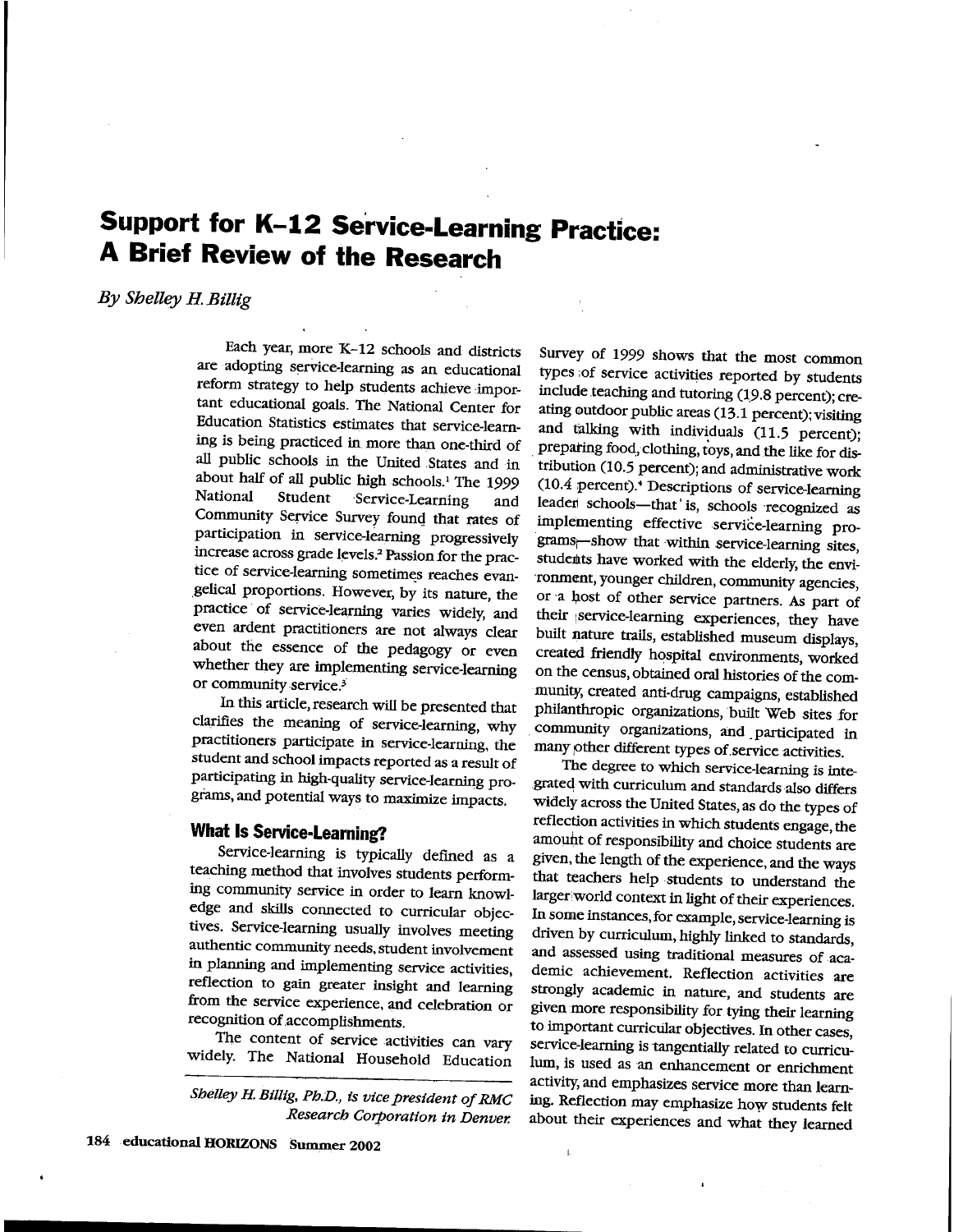about interpersonal relationships and themselves. In short, because service-learning is not a model and does not have specific steps, content, duration, frequency, or goals, service-learning is not easily explained and is often misunderstood. On the other hand, because of its flexibility, service-learning can easily be customized to the classroom or school, serve 'many purposes, and achieve multiple outcomes.

# **Why Educators Participate**

In its Fast Response Survey System, the National Center for Education Statistics asked random samples of public school administrators whose schools participated in service-learning why their schools chose to implement servicelearning.<sup>5</sup> Administrators were asked to select reasons from among ten options. Responses mentioned most often included "to help students become more active members of the community" (53 percent); "to increase student knowledge and understanding of the· community" (51 percent); "to meet real community needs or foster relationships between the school and surrounding community" (48 percent); "to encourage student altruism and caring for others" (46 percent); and "to improve student personal or social development" (26 percent). Nearly 20 percent said that they participated in service-learning to teach critical-thinking skills or increase career awareness. About 10 percent to 15 percent said that they adopted service-learning to improve attitudes toward school, improve student achievement in core subject areas, and reduce student involvement in risk behaviors.

Billig and Klute, in their retrospective study of service-learning programs in the 1990s funded by the W. K. Kellogg Foundation, found that service-learning was more likely to be adopted when practitioners had a clear picture of the practice of service-learning, when service-learning was framed within the context of educational reform or youth development, and when service-learning was linked with strongly held local values.<sup>6</sup> Service-learning was also more often adopted when the service-learning sponsor, project leaders, or project partners were perceived to have strong credibility and cachet; when there were on-site champions from a variety of stakeholder groups; and when some form of incentive was provided. Finally, when individuals expressed initial interest, service-learning was more likely to

be adopted if there was a rapid response in the form of presentations, materials, answers to questions, and examples of quality practice.

Finally, in a study of eleven New Hampshire schools, Billig showed that adoption of servicelearning was most likely when service-learning was used as a key educational reform strategy for increasing student achievement; when community values were incorporated within the servicelearning approach; when administrators were supportive; and when there were sufficient human and fiscal resources to support profes-<br>sional development.<sup>7</sup>

*Service-learning is not a model and does not have specific steps, content, duration, frequency, or goalS.* 

## **Impacts of Service-Learning on Participating Students**

Conrad and Hedin as well as Billig published research summaries of the impacts of servicelearning on participating K-12 students and schools for the decade of the 1980s and the 1990s, respectively.<sup>8</sup> These summaries contain cumulative evidence that high-quality service-learning programs affect students in multiple positive ways, primarily in the areas of personal·social development, academic achievement, citizenship, and career awareness. High quality generally was defined as service-learning approaches that featured service hours over the year in excess of forty hours, integration of service with curricular objectives, presence of reflection activities, and students engaged in meeting an authentic community need.

The research in service-learning should be read with ·caution. Many of the studies were performed as program evaluations rather than as "pure" research; thus their general applicability to the field is limited: Few of the studies used control groups and none used random assignment of participants. However, as a body of evidence, these studies begin to make the case that servicelearning is indeed a promising practice for schools that seek to raise achievement scores, help develop more responsible students and citizens, and raise awareness of career options.

### **PersonaVSocial Development**

The greatest number of studies shows that participating students gain in measures of per-

•' ·,.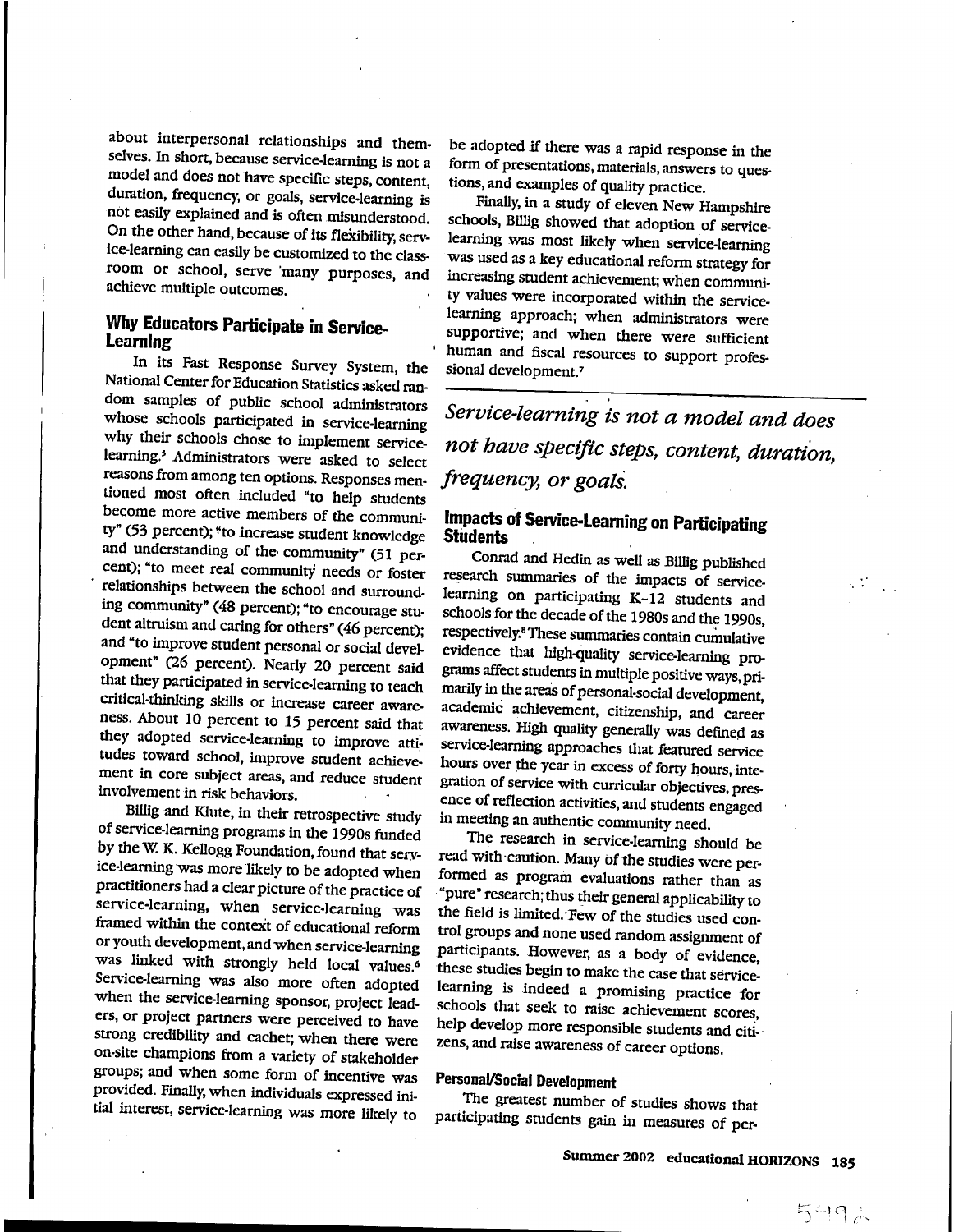sonal and social development. Students gain more self-confidence, self-efficacy, resilience, sensitivity to multiple cultures, and ability to avoid "risk" behaviors such as engaging in unprotected sexual relations, smoking,,and alcohol use. Most of these studies involved middle and high school students responding to surveys that reported changes in behaviors and attitudes before and after engaging in service-learning activities. Weiler et al., for example, found that California middle and high school students showed increases in measures of communication, competence, and personal and social responsibility.<sup>9</sup> Loesch-Griffin, Petrides, and Pratt, in their evaluation of <sup>a</sup> service-learning program in California, found that students who participated in service-learning became more dependable for others and felt more comfortable communicating with ethnically diverse groups.<sup>10</sup>

Recent studies confirm these findings. Furco, for example, provides evidence that participation in service-learning helped students "feel empowered as they take .on leadership and adult-like roles."<sup>11</sup> Melchior and Bailis show statistically significant positive impact on scales that measure personal and social responsibility connected to social welfare, community involvement, acceptance of diversity, and acquisition of communication skills.<sup>12</sup> Scales et al. found that middle school

students who participated in service-learning showed greater concern for others' welfare, compared with a control group, and retained this level of concern over the course of the school year while control students declined over time. <sup>1</sup> ' Johnson and Notah, in their study of eighth-grade students, showed that service-learning participants scored higher on measures of self-esteem and responsibility .than their nonparticipating peers.<sup>14</sup> Finally, Kirby compared multiple-prevention approaches and found that "service-learning programs may have the strongest evidence of any intervention in that they reduce actual teen pregnancy rates while the youth are participating in the program."<sup>15</sup>

#### **Acade•ic Achievement**

Service-learning has also been found to have a positive impact on academic achievement. Santmire, Giraud, and Grosskopf, for example, studied seventh-grade students randomly assigned to participate in service-learning or in another approach to learning during a summer program.<sup>16</sup> Those ' who participated in service-learning achievced statistically significant higher scores on the Metropolitan Achievement Test (a norm-referenced standardized achievement test) relative to their control group peers, particularly in math. Melchior and Bailis showed that students who

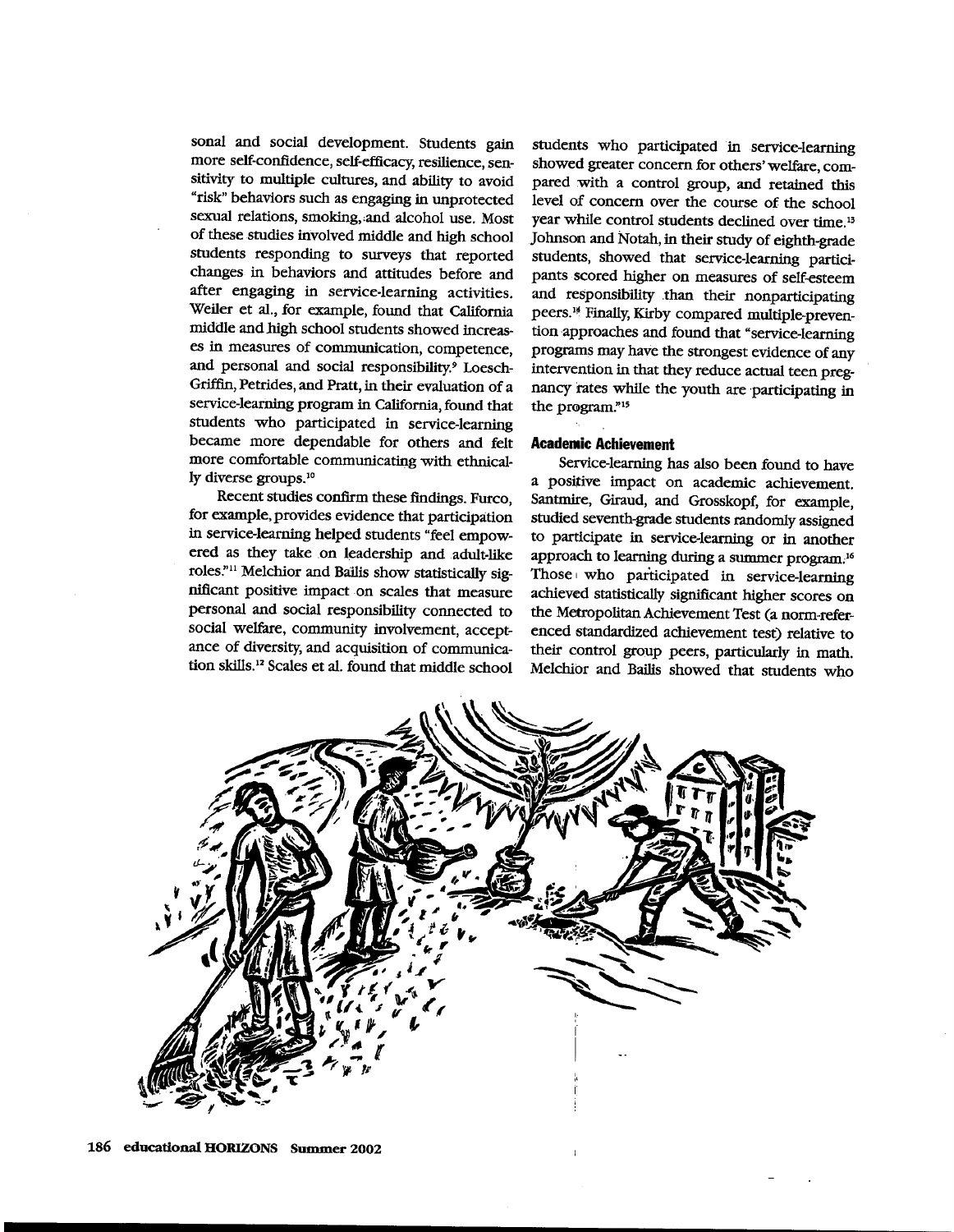participated in service-learning were less likely to be absent from school, increased the number of hours spent doing homework, became more engaged in schoolwork, and ·showed modest increases in math and science grades and overall grade point averages.<sup>1</sup> ' Middle school participants also improved their social studies grades, and high school students' course fuilures lessened. Morgan, in his study of Indiana high school service-learning participants, revealed that participation was linked to an improvement in grade point average, an increase in political knowledge, improved attendance, and increased confidence in ·public speaking.<sup>18</sup>

In Weiler et al.'s 1998 California study of highquality service-learning programs, students in more than half the participating schools showed increased test scores on language arts or reading achievement tests. Students were also found to have greater engagement in school, an increased sense of educational accomplishment, and more completed homework.<sup>19</sup> Anderson et al. found that participation in service-learning was associated with higher scores on state tests in Massachusetts.<sup>20</sup>Akujobi and Simmons also found that elementary school students who participated in service-learning scored higher on state assessments of math and of reading for information than a control group that did not participate in service-learning.<sup>21</sup> Melchior's national study of service-learning participants also showed gains in several measures of achievement.<sup>22</sup> Billig (2000) provides a summary of other studies that show similar results.<sup>25</sup>

#### **Citizenship**

Service-learning also has been found by many researchers to have a positive impact on citizenship and civic responsibility. Yates showed that<br>high school students who participated in a yearlong course on social justice and who worked in <sup>a</sup>soup kitchen were more engaged in politicalmoral issues and displayed higher degrees of civic knowledge and cognitive complexity when discussing social issues.<sup>24</sup> Stephens found that elementary and middle school students who participated in service-learning activities showed increases in civic responsibility and service ethic measures.<sup>25</sup> Tolo demonstrated that students who participated in service-learning became more "civic minded" and were more knowledgeable about sociohistorical contexts and the role of politics and morality in society.<sup>26</sup>

*High-quality service-learning approaches have positive impacts on students' socialpersonal development, academic achievement, citizenship, and career awareness.* 

#### Career Awareness

Several studies showed that service-learning participation led students to become more aware of their career options. Weiler and colleagues, for example, showed that California service-learning . students developed positive work-orientation attitudes and skills. Melchior also reported increases in career knowledge in his national evaluation of service-learning participants.<sup>27</sup>

## Impact of Service-Learning on Participating Schools

Toole as well as Billig and Conrad also show that implementing service-learning has positive impacts on schools. Toole's in-depth study of two schools revealed that teachers who infused service-learning into instructional practice were likely to use more cooperative group work, more student self-assessment, more projects that required data collection, and more access to the Internet, all of which the research literature finds connected to greater student engagement in learning.<sup>28</sup> Billig and Conrad found schools that used service-learning likely to be characterized as having more dialogue about teaching and learning and more mutual respect among teachers and students.<sup>29</sup>

## Understanding and Maximizing Impacts

As noted previously, impacts for students and schools typically are found only for high-quality service-learning programs. Those programs not of sufficient quality do not often yield the same types of effects.

Billig reviewed dozens of studies from the 1990s and concluded that impacts are likely to be maximized if service-learning contained the following elements:

• Students assuming a high degree of responsibility for program planning and implementation and for their behavior while working in the community;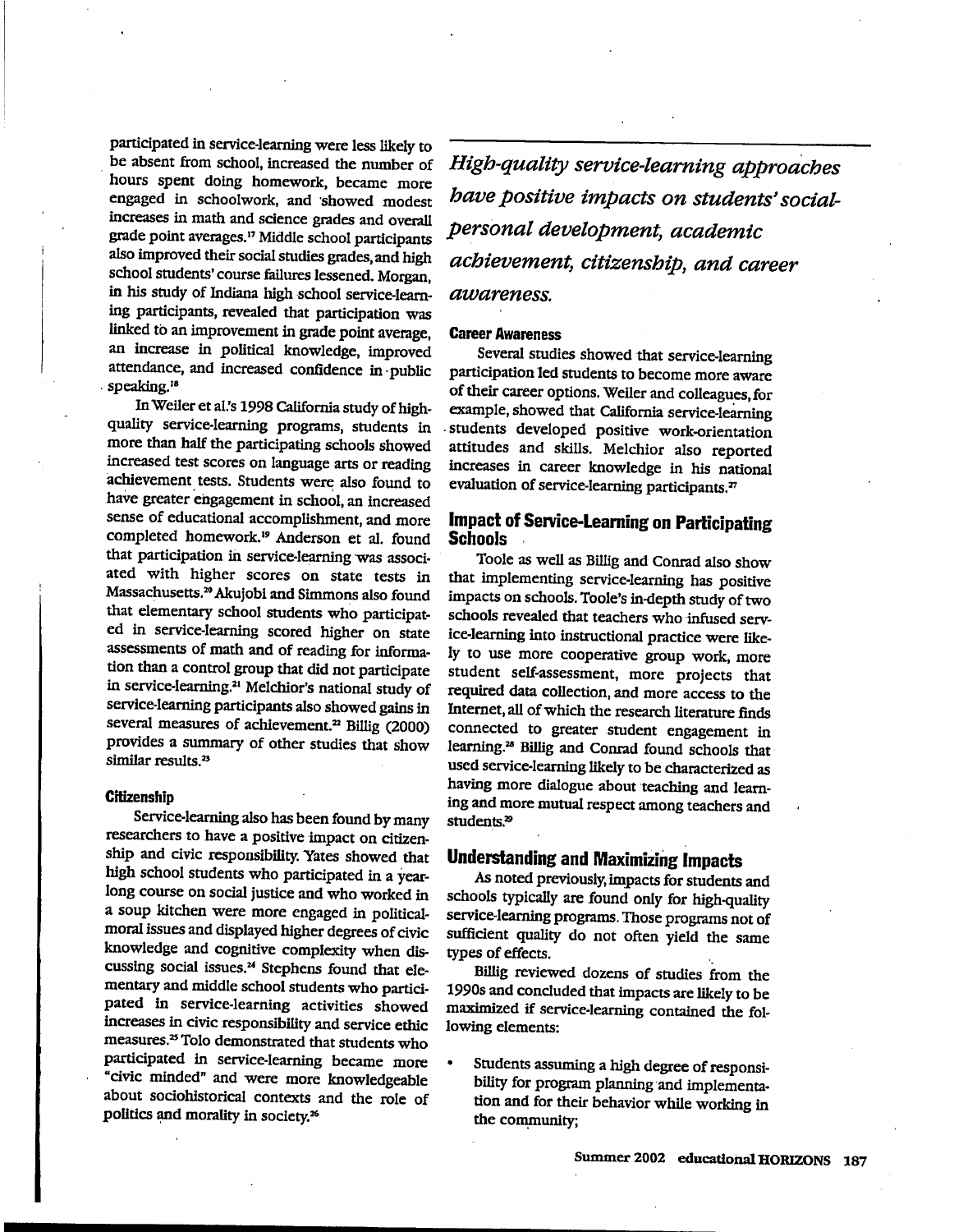- Students having a high degree of autonomy to perform their service tasks;
- Students having more direct contact with community members;
- Programs containing high-quality reflection activities that go well beyond summarizing the service experience or capturing feelings;
- Teachers playing a strong mediating role in helping students to understand the meaning of their experiences and making explicit connections to curriculum;
- Schools explicitly tying service-learning to academic areas in which students are expected to.become proficient; and
- Teachers regularly ·assessing the academic outcomes of the service-learning experiences and using the results of the assessments for improvement.<sup>30</sup>

ln addition, Billig and Klute, in their retrospective study discussed previously, found that implementation was eased and results were more likely to be maximized when there was an organization-wide culture of support, when there was .sufficient professional development responsive to student needs, and when service-learning projects started small and grew slowly, paying attention to quality.<sup>31</sup>

#### **Summary**

The research on service-learning shows that service-learning has become increasingly prevalent within K-12 schools, that educators adopt service-learning for a variety of reasons, and that high-quality service-learning approaches have positive impacts on students' social-personal development, academic achievement, citizenship, and career awareness. Schools were also found to have benefited in multiple ways. Putting particular practices into place, such as greater program duration, linkage to curriculum, and more student responsibility and choice, can heighten the impact of service-learning. The body of research thus shows that service-learning, when understood and implemented well, is a promising teaching methodology that can assist teachers and schools to reach important educational goals.

#### **Notes**

- 1. National Center for Education Statistics. 1999. National *Student Service-Learning and Community Service Surve;!* Washington, D.C.: U.S. Department of Education.
- 2. National Center for Education Statistics. *National Student Service-Learning.*
- 3. Pritchard,.Ivor. 2002. *Communiry Service and Service-Learning in America.* Pp. 3-21 in *Service-Learning:The Essence of the Pedagog;\* edited by Mdy Furco and Shelley Billig. Greenwich, Conn.: Information Age Publishing.
- 4. National Center for Education Statistics. *Natiomil Student Service-Learning.*
- 5. Ibid.
- 6. Biliig, Shelley H., and Mary Klute. 2002. *Final Report: Retrospective of* WKKF *Service-Learning Projects, 1.9.90-1.9.9.9.* Denver: RMC Research Corporation.
- 7. Billig, Shelley H. 2002. "Adoption, Implementation, and Sustainability in K-12 Service-Learning." Pp. 245-266 in *Service-Learning: The Essence of the Pedagog;\* edited by Andy Furco and Shelley Billig. Greenwich, Conn.: Information Age Publishing.
- 8. Conrad, Dan, and Diane Hedin. 1991. "School-based Community Service: What We Know from Research and Theory." *Phi Delta Kappan* Qune): 743-749, and Billig, Shelley. 2000. "Research on K-'12 School-based Service-Learning: The Evidence Builds." *Phi Delta Kappan* 81: 658-664.
- 9. Weiler, Daniel, I.aGoy, Crane, and Rovner. 1998. *An Evaluation of K-12 Service-Learning in California:*  Phase II Final Report. Emeryville, Calif.: RPP International with the Search Institute.
- 10. Loe8ch-Griffin,Deborah,L.A. Petrides, and C. Pratt. 1995. *A Comprehensive Study of Project YES-Rethinking Classrooms and Community: Service-Learning* as *Educational Reform.* San Francisco: East Bay Conservation Corps.
- 11. Furco, Andy. 2002. "Is Service-Learning Really Better Than Community Service? A Study of High School Service Program Outcomes." Pp. 23-50 in Service-*Learning: The Essence of the Pedagogy,* edited by Andy Furco and Shelley Billig. Greenwich, Conn,: Information Age Publishing.
- 12. Melchior, Alan, and Lawrence Bailis. 2002. "Impact of Service-Learning on Civic Attitudes and Behaviors of Middle and High School Youth: Findings from Three National Evaluations." Pp. 201-222 in *Service-Learning: The Essence of the Pedagog;•,* .edited by Andy Furco and Shelley Billig. Greenwich, Conn.: Information Age Publishing.
- 13. Scales, P., Blyth, Berkas, and Kielsmeier. 2000. "The Effects of Service-Learning on Middle School Students' Social Responsibility and Academic Success." *Journal of Early Adolescence* 20:3 (August): 331-358.
- 14. Johnson, A., and D. Notah. 1999. "Service-Learning: History, Literature, and a Pilot Study of Eighth Graders.· *Tbe.Elementary School journa/99,* no. 5: 453-467.
- 15. Kirby, Douglas. 2001. *Emerging Answers: Research Fint,lings on Programs to Reduce Then Pregnancy.*  Wa5hington, D.C.: National Campaign to Reduce Teen Pregnancy, U.S. Department of Education (May).
- 16. Santmire. Toni, G. Giraud, and K. Grosskopf. 1999. "Further Attainment of Academic Standards through· Seryice-Leaming." Paper presented at the National Service-Learning Conference, San Jose, Calif. (April).
- 17. Melchior and Bailis, "Impact of Service-Learning."<br>18. Morgan. William 1909, "The Service-Learning."
- 18. Morgan, Willlam. 1998. "Evaluation of School-based Service-Learning in Indiana, 1997-1998." Report prepared for the Indiana Department of Education.
- 19. Weiler, et al., *An Evaluation of K-12 Service-Learning in California.*
- 20. Anderson, V., C. Kinsley, P. Negroni, and C. Price. 1991.